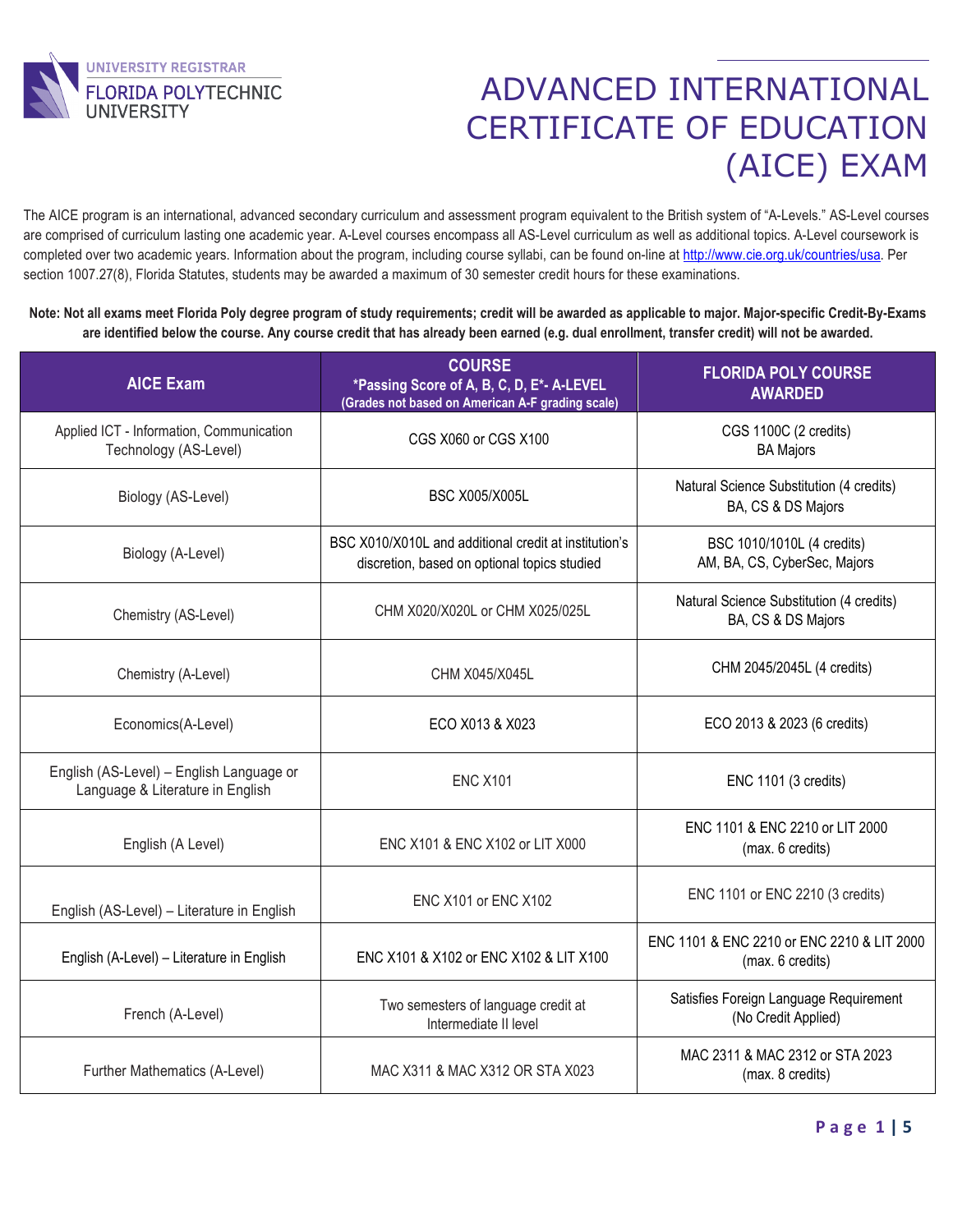

| <b>AICE Exam</b>                                                                                                                     | <b>COURSE</b><br>*Passing Score of A, B, C, D, E*<br>(Grades not based on American A-F grading scale) | <b>FLORIDA POLY CREDIT AWARDED</b>                                                                                              |
|--------------------------------------------------------------------------------------------------------------------------------------|-------------------------------------------------------------------------------------------------------|---------------------------------------------------------------------------------------------------------------------------------|
| German (A-Level)                                                                                                                     | Two semesters of language credit at Intermediate II<br>level (min. 6 credits)                         | Satisfies Foreign Language Requirement<br>(No Credit Applied)                                                                   |
| History - US History, c.1840-1990 (A-Level)                                                                                          | AMH X029 & AMH X020                                                                                   | AMH 2020 (3 credits)<br>*SU B 2021 STUDENTS THEREAFTER-<br>SATISFIES CIVIC LITERACY COURSE COMPENTENCY REQUIREMENT <sup>*</sup> |
| Mathematics (AS-Level)                                                                                                               | MAC X147 or MAC X140/X114                                                                             | <b>MAC 1147</b><br>Satisfies Calculus I Pre-req<br>(No Credit Awarded)                                                          |
| Mathematics (A-Level)                                                                                                                | MAC X311 & other Mathematics course                                                                   | MAC 2311 (4 credits)                                                                                                            |
| Music (AS-Level)                                                                                                                     | <b>MUH X001</b>                                                                                       | Arts & Humanities Substitution (3 credits)                                                                                      |
| Music (A-Level)                                                                                                                      | MUH X001 & MUH X011                                                                                   | Arts & Humanities Substitution (3 credits)                                                                                      |
| Physics (AS-Level)                                                                                                                   | PHY X020/X020L                                                                                        | Natural Science Substitution (4 credits)<br>BA, CS & DS Majors                                                                  |
| Physics (A-Level)                                                                                                                    | PHY X053/X053L & PHY X054/X054L                                                                       | Natural Science Substitution (4 credits)<br>BA, CS & DS Majors                                                                  |
| Psychology (AS-Level)                                                                                                                | <b>PSY X012</b>                                                                                       | PSY 2012 (3 credits)                                                                                                            |
| Psychology (A-Level)                                                                                                                 | PSY X012 & other Psychology course                                                                    | PSY 2012 (3 credits)                                                                                                            |
| Sociology (AS-Level)                                                                                                                 | <b>SYG X000</b>                                                                                       | Social Science Core Substitution (3 credits)                                                                                    |
| Sociology (A-Level)                                                                                                                  | <b>SYG X000</b>                                                                                       | Social Science Core Substitution (3 credits)                                                                                    |
| Spanish(A-Level)                                                                                                                     | Two semesters of language credit at<br>intermediate II level (6 credits)                              | Satisfies Foreign Language Requirement<br>(No Credit Applied)                                                                   |
| If you do not see your examination(s) listed; please view the next page(s) for examinations that do not have any course equivalents. |                                                                                                       |                                                                                                                                 |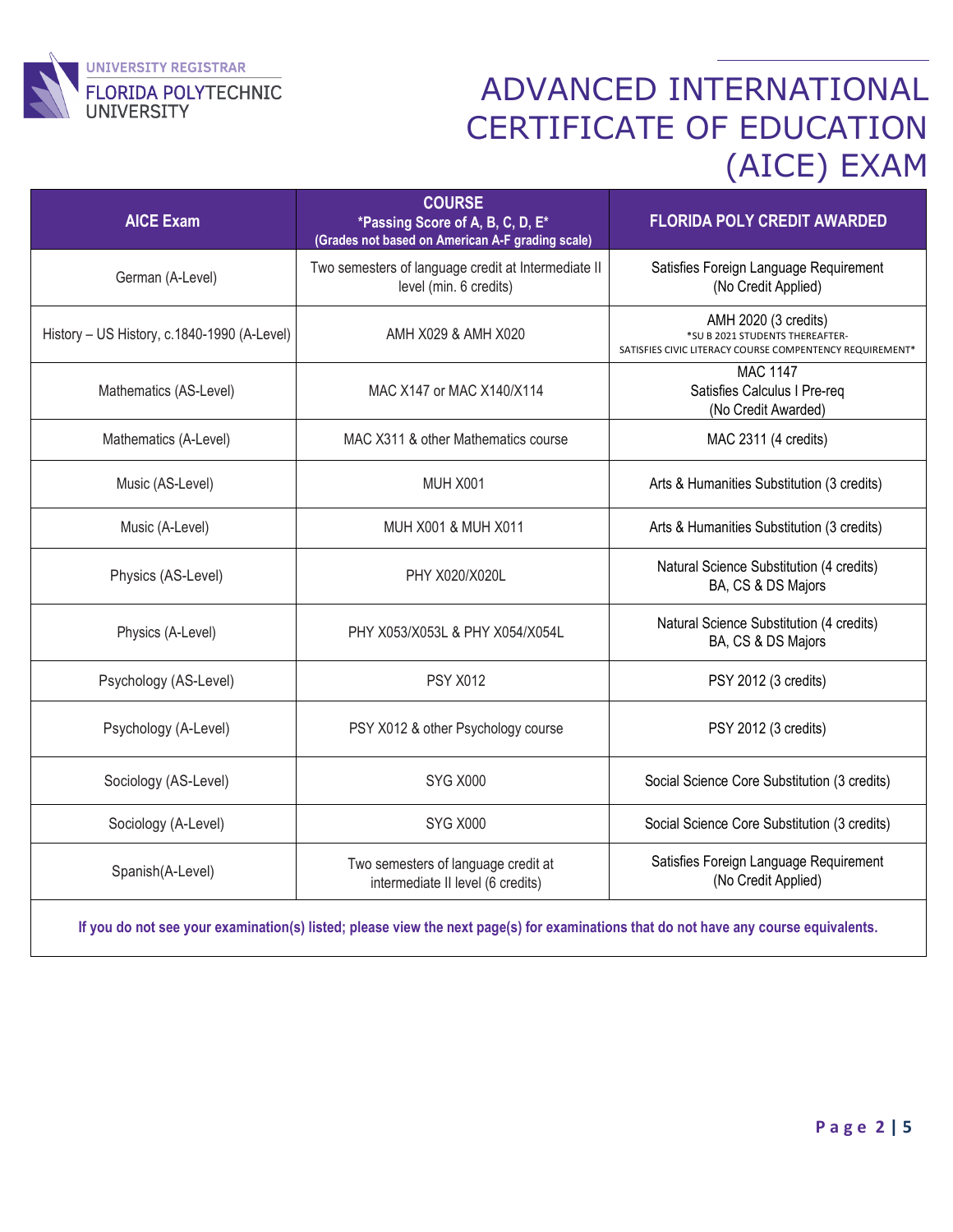

| <b>AICE Exam</b>                                                                                                                                                                                           | <b>COURSE</b><br>*Passing Score of A, B, C, D, E*<br>(Grades not based on American A-F grading scale) | <b>FLORIDA POLY CURRICULUM</b> |  |  |
|------------------------------------------------------------------------------------------------------------------------------------------------------------------------------------------------------------|-------------------------------------------------------------------------------------------------------|--------------------------------|--|--|
| There are currently no course equivalents applicable to current degree program requirements at Florida Poly.<br>*ME Majors (only) may request three credits be awarded towards their Free Elective Option* |                                                                                                       |                                |  |  |
| Accounting (AS-Level)                                                                                                                                                                                      | ACG X001 (min. 3 credits)                                                                             | No Course Equivalent           |  |  |
| Accounting (A-Level)                                                                                                                                                                                       | ACG X001 & ACG XXXX (min. 6 credits)                                                                  | No Course Equivalent           |  |  |
| Applied ICT - Information, Communication<br>Technology (A-Level)                                                                                                                                           | Institutional discretion/elective credit<br>(min. of 6 credits)                                       | No Course Equivalent           |  |  |
| Art & Design (AS-Level)                                                                                                                                                                                    | No number recommendation (min. 3 credits)                                                             | No Course Equivalent           |  |  |
| Art & Design (A-Level)                                                                                                                                                                                     | No number recommendation (6 credits)                                                                  | No Course Equivalent           |  |  |
| <b>Business Studies (AS-Level)</b>                                                                                                                                                                         | GEB X011 (min.3 credits)                                                                              | No Course Equivalent           |  |  |
| <b>Business Studies (A-Level)</b>                                                                                                                                                                          | GEB X011 & GEB XXXX (min. 6 credits)                                                                  | No Course Equivalent           |  |  |
| Classical Studies (AS-Level)                                                                                                                                                                               | CLA X010 (3 credits)                                                                                  | No Course Equivalent           |  |  |
| Computing (AS-Level)                                                                                                                                                                                       | CGS X073 (3 credits)<br>*Unique number for this exam                                                  | No Course Equivalent           |  |  |
| Computing (A-Level)                                                                                                                                                                                        | CGS XX073 & CGX X074 (min. credits)<br>*Unique numbers for this exam                                  | No Course Equivalent           |  |  |
| Design and Technology (AS-Level)                                                                                                                                                                           | ETI X482C (3 credits)                                                                                 | No Course Equivalent           |  |  |
| Design and Technology (A-Level)                                                                                                                                                                            | ETI X482C or ETI X482/482L & ETI XXX<br>(min. 6 credits)                                              | No Course Equivalent           |  |  |
| Divinity (AS-Level)                                                                                                                                                                                        | REL X210 (min. 3 Credits)                                                                             | No Course Equivalent           |  |  |
| Divinity (A-Level)                                                                                                                                                                                         | REL X210 & REL X240 (min. 6 credits)                                                                  | No Course Equivalent           |  |  |
| Economics (AS-Level)                                                                                                                                                                                       | ECO X000 (3 credits)                                                                                  | No Course Equivalent           |  |  |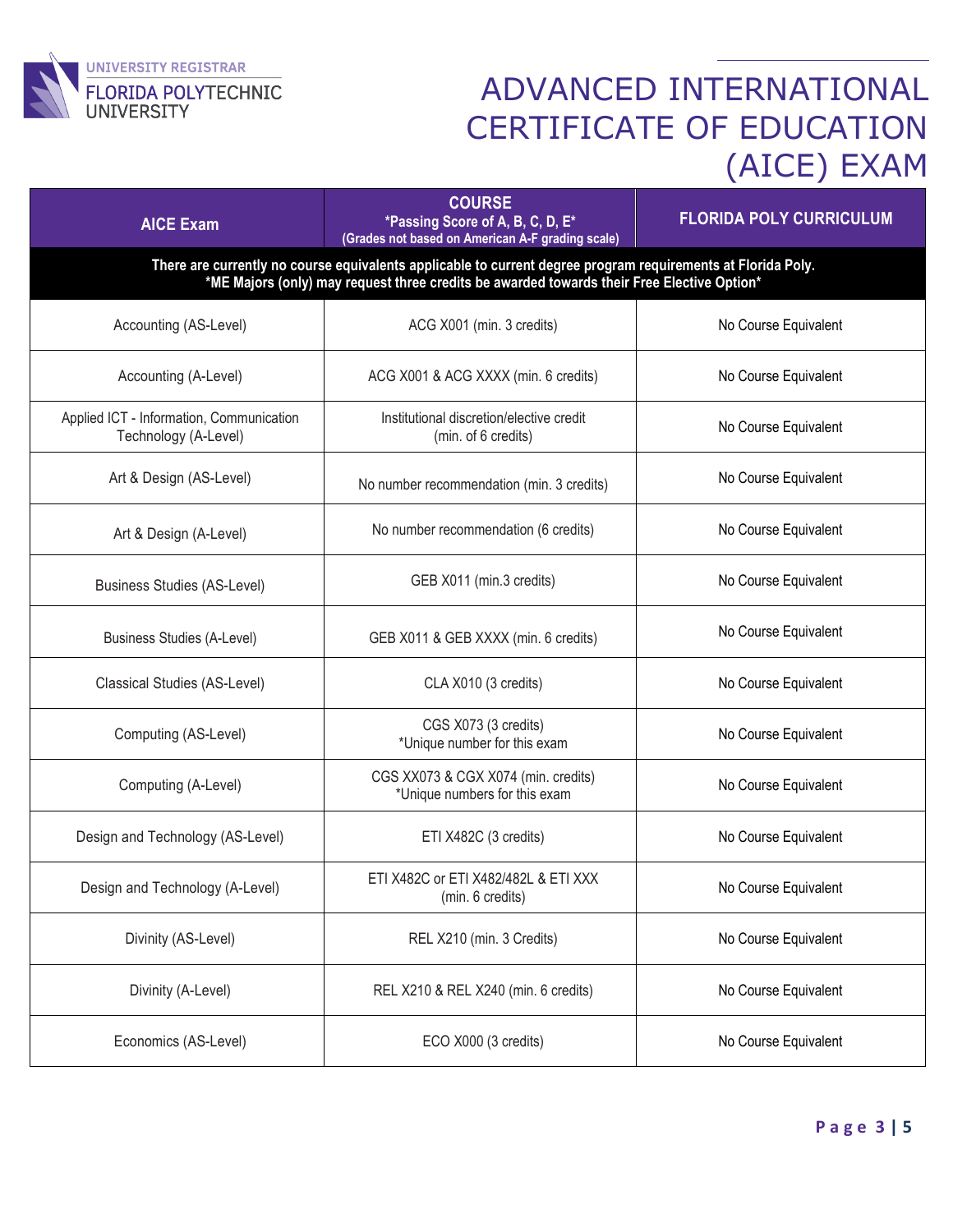

| <b>AICE Exam</b>                                                                                                                                                                                           | <b>COURSE</b><br>*Passing Score of A, B, C, D, E*<br>(Grades not based on American A-F grading scale) | <b>FLORIDA POLY CURRICULUM</b> |  |  |
|------------------------------------------------------------------------------------------------------------------------------------------------------------------------------------------------------------|-------------------------------------------------------------------------------------------------------|--------------------------------|--|--|
| There are currently no course equivalents applicable to current degree program requirements at Florida Poly.<br>*ME Majors (only) may request three credits be awarded towards their Free Elective Option* |                                                                                                       |                                |  |  |
| Environmental Management (AS-Level)                                                                                                                                                                        | EVR X001C or EVR X001/X001L or ISC XXXX (min.<br>3 credits)                                           | No Course Equivalent           |  |  |
| French Language (AS-Level)                                                                                                                                                                                 | One semester of language credit at<br>Intermediate I level (3 credits)                                | No Course Equivalent           |  |  |
| French Literature (AS-Level)                                                                                                                                                                               | One semester of literature survey credit (3 credits)                                                  | No Course Equivalent           |  |  |
| <b>General Paper</b>                                                                                                                                                                                       | IDS X110 (3 credits)                                                                                  | No Course Equivalent           |  |  |
| Geography (AS-Level)                                                                                                                                                                                       | GEA X000 (min. 3 credits)                                                                             | No Course Equivalent           |  |  |
| Geography(A-Level)                                                                                                                                                                                         | GEO X200 and GEO X400 (min. 6 credits)                                                                | No Course Equivalent           |  |  |
| German Language (AS-Level)                                                                                                                                                                                 | One semester of language credit at<br>Intermediate I level (3 credits)                                | No Course Equivalent           |  |  |
| Global Perspectives 1 (AS-Level)                                                                                                                                                                           | ISS X011 or ISS X013<br>(3 credits)                                                                   | No Course Equivalent           |  |  |
| Global Perspectives Pre-U Independent Research<br>Ш<br>(A-Level)                                                                                                                                           | ISS X011 & ISS X013 (6 credits)                                                                       | No Course Equivalent           |  |  |
| History - The History of the USA, c. 1840 -1968                                                                                                                                                            | AMH X042 (3 credits)<br>* Exam discontinued in 2014; revised for 2015                                 | No Course Equivalent           |  |  |
| History, European History, c.1789-<br>1917 (AS-Level)                                                                                                                                                      | EUH X031 (3 credits)                                                                                  | No Course Equivalent           |  |  |
| History - International History, 1945-1991                                                                                                                                                                 | WOH X040 (3 credits)<br>* Exam discontinued in 2014; revised for 2015                                 | No Course Equivalent           |  |  |
| History - US History, 1840-1941 (AS-Level)                                                                                                                                                                 | <b>AMH X029</b><br>*Unique to this exam                                                               | No Course Equivalent           |  |  |
| History - European History, 1789-1917 (AS- Level)                                                                                                                                                          | EUH X031 (3 credits)                                                                                  | No Course Equivalent           |  |  |
| History - European History, 1789 - 1941 (A- Level)                                                                                                                                                         | EUH X031 & EUH XXXX (6 credits)                                                                       | No Course Equivalent           |  |  |